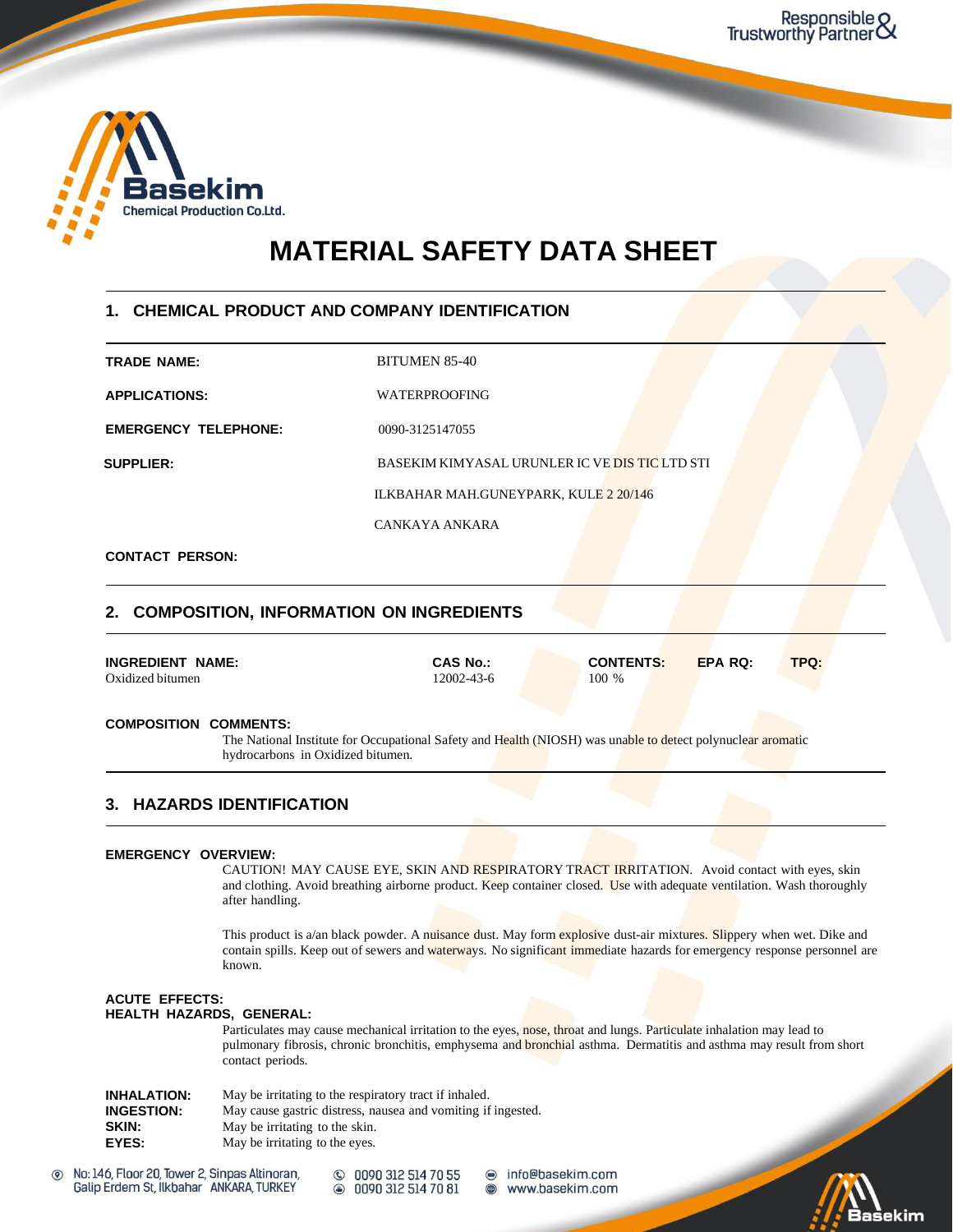

IARC: Not listed. OSHA: Not regulated. NTP: Not listed.

### **ROUTE OF ENTRY:**

Inhalation. Skin and/or eye contact.

### **TARGET ORGANS:**

Respiratory system, lungs. Skin. Eyes.

### **4. FIRST AID MEASURES**

| <b>GENERAL:</b>    | Persons seeking medical attention should carry a copy of this MSDS with them.                                                                                                             |
|--------------------|-------------------------------------------------------------------------------------------------------------------------------------------------------------------------------------------|
| <b>INHALATION:</b> | Move the exposed person to fresh air at once. Perform artificial respiration if breathing has stopped. Get medical attention.                                                             |
| <b>INGESTION:</b>  | Drink a couple of glasses water or milk. Do NOT induce vomiting unless directed to do so by a physician. Never give<br>anything by mouth to an unconscious person. Get medical attention. |
| <b>SKIN:</b>       | Wash skin thoroughly with soap and water. Remove contaminated clothing. Get medical attention if any discomfort<br>continues.                                                             |
| EYES:              | Promptly wash eyes with lots of water while lifting the eye lids. Continue to rinse for at least 15 minutes. Get medical<br>attention if any discomfort continues.                        |

### **5. FIRE FIGHTING MEASURES**

| 599 |
|-----|
| N/D |
| N/D |
| N/D |
|     |

**METHOD:** Cd OC (Cleveland open cup).

#### **EXTINGUISHING MEDIA:**

Carbon dioxide (CO2). Dry chemicals. Foam. Water spray, fog or mist.

#### **SPECIAL FIRE FIGHTING PROCEDURES:**

Wear positive-pressure, self-contained breathing apparatus (SCBA) and protective fire fighting clothing (including fire fighting helmet, coat, pants, boots, and gloves). If protective equipment is not available or not used, fight fire from a protected location or safe distance.

### **UNUSUAL FIRE & EXPLOSION HAZARDS:**

N/A.

### **HAZARDOUS COMBUSTION PRODUCTS:**

N/A.

### **6. ACCIDENTAL RELEASE MEASURES**

### **PERSONAL PRECAUTIONS:**

Wear proper personal protective equipment (see MSDS Section 8).

### **SPILL CLEAN-UP PROCEDURES:**

Avoid generating and spreading of dust. Shovel into dry containers. Cover and move the containers. Flush the area with

 $\circledcirc$ No: 146, Floor 20, Tower 2, Sinpas Altinoran, Galip Erdem St, Ilkbahar ANKARA, TURKEY

© 0090 312 514 70 55 <sup>312</sup> 514 70 81

info@basekim.com  $\bf \color{blue}\bullet$ www.basekim.com

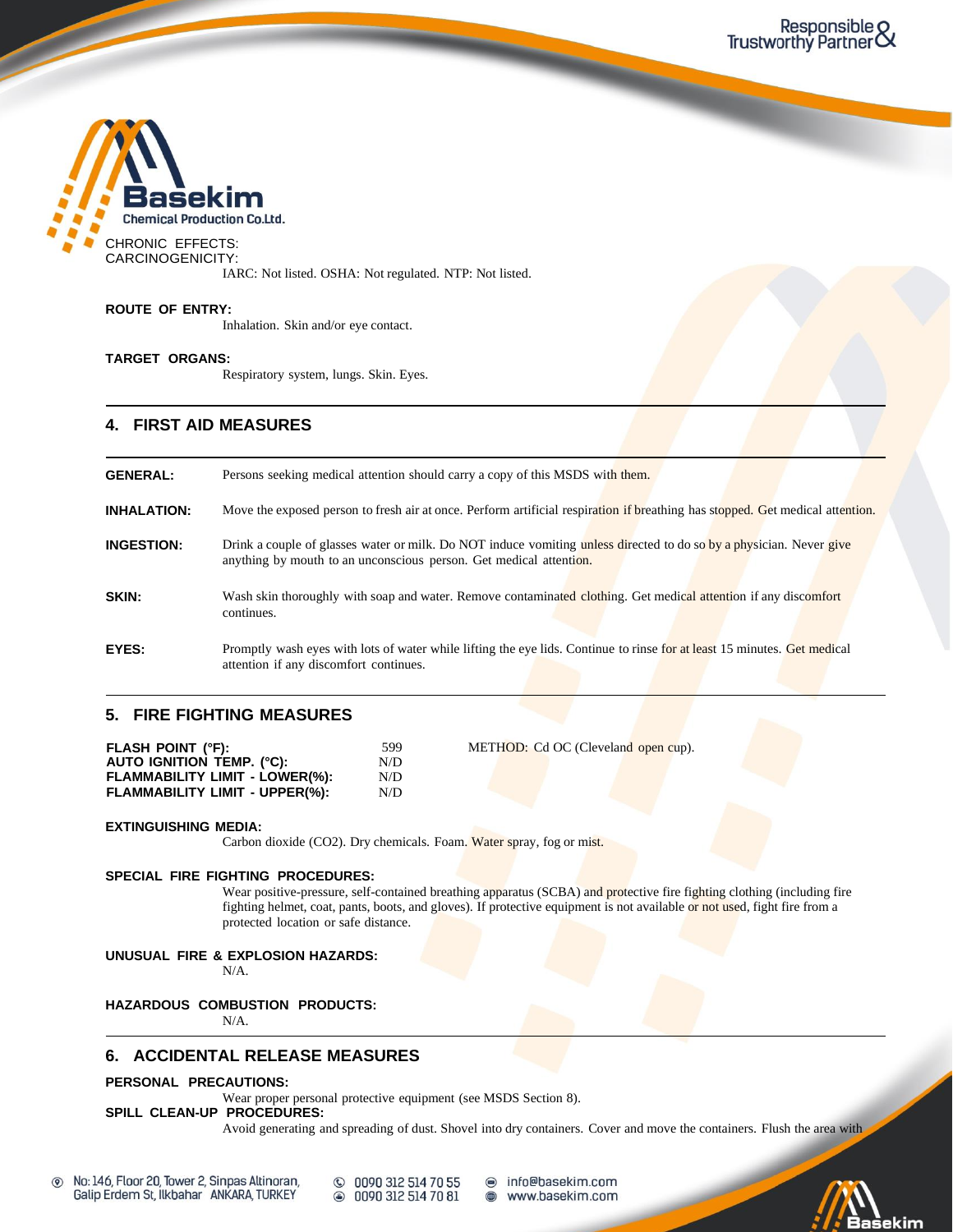

water. Do not contaminate drainage or waterways. Repackage or recycle if possible. **7. HANDLING AND STORAGE**

#### **HANDLING PRECAUTIONS:**

Avoid handling causing generation of dust. Wear full protective clothing for prolonged exposure and/or high concentrations. Eye wash and emergency shower must be available at the work place. Wash hands often and change clothing when needed. Provide good ventilation. Mechanical ventilation or local exhaust ventilation is required.

 $\sim$ 

### **STORAGE PRECAUTIONS:**

Store at moderate temperatures in dry, well ventilated area. Keep in original container.

### **8. EXPOSURE CONTROLS, PERSONAL PROTECTION**

|                         |                 | OSHA PEL: |                                         | <b>ACGIH TLV:</b> | OTHER: |                    |
|-------------------------|-----------------|-----------|-----------------------------------------|-------------------|--------|--------------------|
| <b>INGREDIENT NAME:</b> | <b>CAS No.:</b> |           | TWA: STEL: TWA: STEL: TWA: STEL: UNITS: |                   |        |                    |
| Oxidized bitumen        | 12002-43-6 5    |           |                                         |                   |        | mg/m3<br>resp.dust |

### **INGREDIENT COMMENTS:**

No exposure limits noted for ingredient(s). Exposure limits are for Particulates Not Otherwise Classified (PNOC).



**PROTECTIVE EQUIPMENT:**

### **ENGINEERING CONTROLS:**

Use appropriate engineering controls such as, exhaust ventilation and process enclosure, to reduce air contamination and keep worker exposure below the applicable limits.

- **VENTILATION:** Supply natural or mechanical ventilation adequate to exhaust airborne product and keep exposures below the applicable limits.
- **RESPIRATORS:** Use at least a NIOSH-approved N95 half-mask disposable or reusable particulate respirator. In work environments containing oil mist/aerosol use at least a NIOSH-approved P95 half-mask disposable or reuseable particulate respirator.

### **PROTECTIVE GLOVES:**

Use suitable protective gloves if risk of skin contact.

#### **EYE PROTECTION:**

Wear dust resistant safety goggles where there is danger of eye contact.

### **PROTECTIVE CLOTHING:**

Wear appropriate clothing to prevent repeated or prolonged skin contact.

### **HYGIENIC WORK PRACTICES:**

Wash promptly with soap and water if skin becomes contaminated. Change work clothing daily if there is any possibility of contamination.

### **9. PHYSICAL AND CHEMICAL PROPERTIES**

**APPEARANCE/PHYSICAL STATE:** Block COLOR: **ODOR:** odorless. **SOLUBILITY DESCRIPTION:** Insoluble in water. **MELT./FREEZ. POINT (°C, interval):** 275 - 399 **DENSITY/SPECIFIC GRAVITY (g/ml):** 1.04 - 1.05 TEMPERATURE (°C): 61

No: 146, Floor 20, Tower 2, Sinpas Altinoran,  $\circledcirc$ Galip Erdem St, Ilkbahar ANKARA, TURKEY

0090 312 514 70 55  $\circledcirc$ 0090 312 514 70 81

info@basekim.com www.basekim.com  $\check{a}$ 

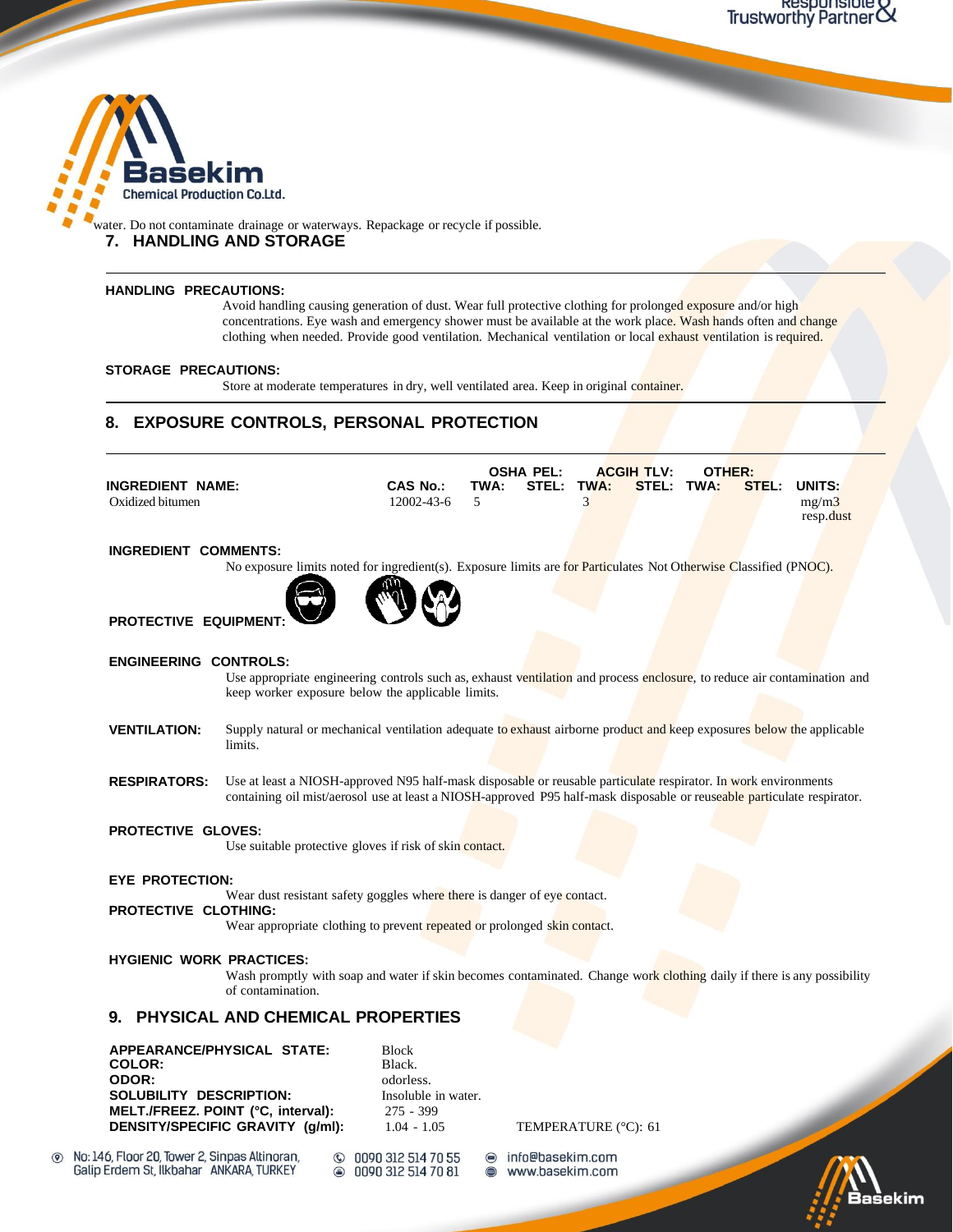

### **10. STABILITY AND REACTIVITY**

**STABILITY:** Normally stable.

**CONDITIONS TO AVOID:**

Avoid heat.

**HAZARDOUS POLYMERIZATION:** Will not polymerize.

**POLYMERIZATION DESCRIPTION:**

Not relevant.

**MATERIALS TO AVOID:** Strong oxidizing agents. **HAZARDOUS DECOMPOSITION PRODUCTS:**

No specific hazardous decomposition products noted.

### **11. TOXICOLOGICAL INFORMATION**

### **TOXICOLOGICAL INFORMATION:**

No significant health effects were observed in a chronic feeding study conducted for the National Toxicology Program (NTP) where mice and rats were fed diets containing either 2% or 4% Oxidized bitumen for their lifetimes. In another study, 10% Oxidized bitumen in benzene applied 3 times a week for 80 weeks to the skin of mice caused no increase in skin cancer over what was observed in the control group. Oxidized bitumen distilled at approximately 2500 F and dissolved in benzene was a carcinogenic when applied 3 times a week for 80 weeks to the skin of mice. Although Oxidized bitumen is not a carcinogen, processes in which Oxidized bitumen is brought to very high temperatures may alter its complex hydrocarbon structure and may produce carcinogenic substances. A sample of Oxidized bitumen heated to 550 F and cooled was not found to be mutagenic in the Ames assay. A sample heated to

650 F and allowed to cool was found to be mutagenic.

### **12. ECOLOGICAL INFORMATION**

### **ECOLOGICAL INFORMATION:**

Contact M-I Environmental Affairs for ecological information.

### **13. DISPOSAL CONSIDERATIONS**

### **WASTE MANAGEMENT:**

This product does not meet the criteria of a hazardous waste if discarded in its purchased form. Under RCRA, it is the responsibility of the user of the product to determine at the time of disposal, whether the product meets RCRA criteria for hazardous waste. This is because product uses, transformations, mixtures, processes, etc, may render the resulting materials hazardous.

Empty containers retain residues. All labeled precautions must be observed.

#### **DISPOSAL METHODS**

Recover and reclaim or recycle, if practical. Should this product become a waste, dispose of in a permitted industrial landfill. Ensure that containers are empty by RCRA criteria prior to disposal in a permitted industrial landfill.

No: 146, Floor 20, Tower 2, Sinpas Altinoran,  $\circledcirc$ Galip Erdem St, Ilkbahar ANKARA, TURKEY

© 0090 312 514 70 55 ● 0090 312 514 70 81 @ info@basekim.com  $\textcircled{\scriptsize{m}}$ www.basekim.com

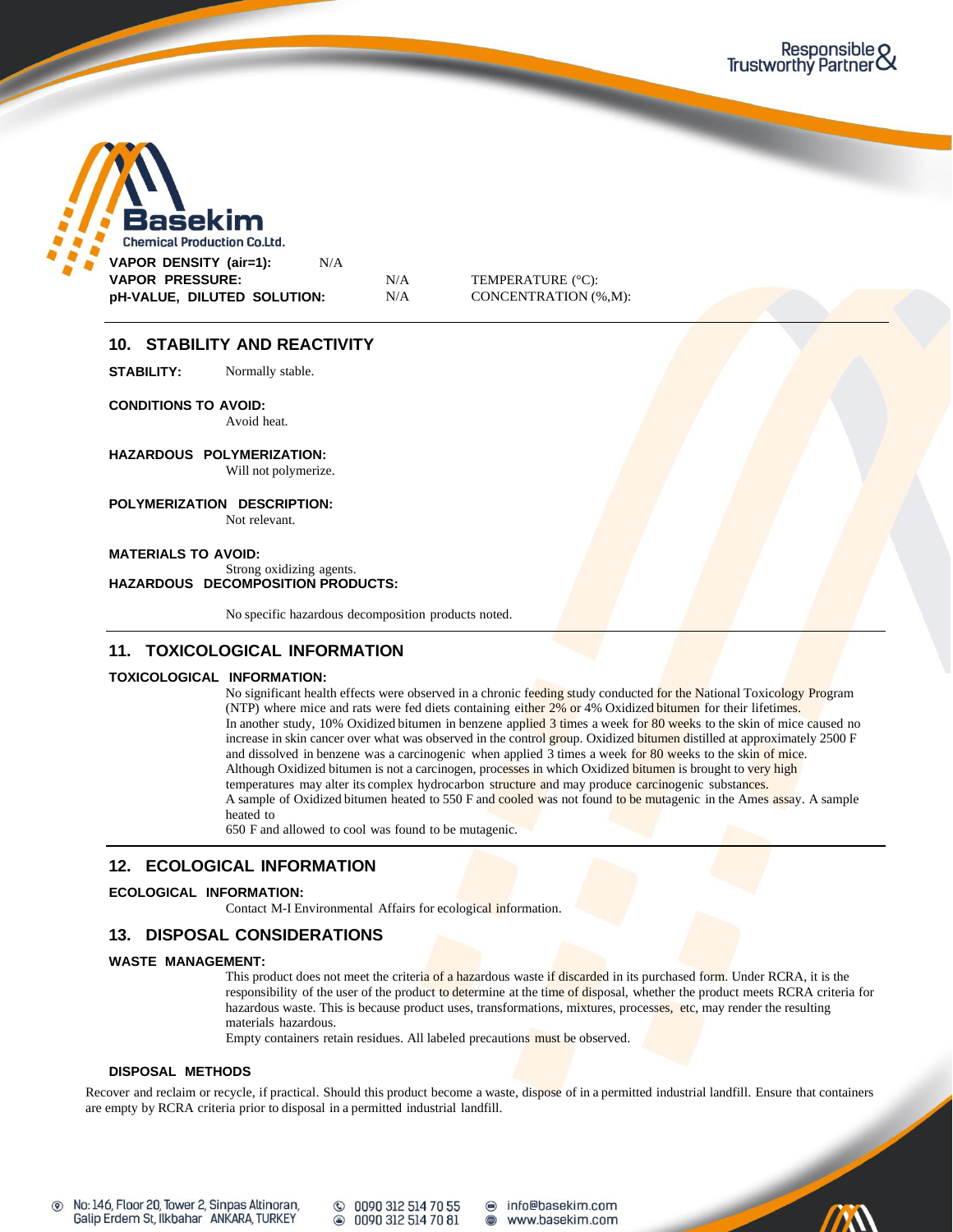

### **14. TRANSPORT INFORMATION**

| <b>PRODUCT RQ:</b>                               | Not/Applicable           |  |  |  |
|--------------------------------------------------|--------------------------|--|--|--|
| U.S. DOT:<br><b>U.S. DOT CLASS:</b>              | $N/A$ .                  |  |  |  |
| <b>CANADIAN TRANSPORT:</b><br><b>TDGR CLASS:</b> | $N/A$ .                  |  |  |  |
| <b>SEA TRANSPORT:</b><br><b>IMDG CLASS:</b>      | $N/A$                    |  |  |  |
| <b>AIR TRANSPORT:</b><br><b>ICAO CLASS:</b>      | Not regulated under IATA |  |  |  |

## **15. REGULATORY INFORMATION**

**REGULATORY STATUS OF INGREDIENTS:**

| <b>NAME:</b><br>Oxidized bitumen                             | <b>CAS No:</b><br>$12002 - 43 - 6$                                                                                                                                  | <b>TSCA:</b><br><b>Yes</b> | N <sub>0</sub> | <b>CERCLA: SARA 302:</b><br>N <sub>0</sub> | <b>SARA 313:</b><br>N <sub>o</sub> | DSL(CAN):<br>Ye                                                                                                                                                                            |
|--------------------------------------------------------------|---------------------------------------------------------------------------------------------------------------------------------------------------------------------|----------------------------|----------------|--------------------------------------------|------------------------------------|--------------------------------------------------------------------------------------------------------------------------------------------------------------------------------------------|
| US FEDERAL REGULATIONS:<br><b>WASTE CLASSIFICATION:</b>      | Not a hazardous waste by Turkey. TSE criteria.                                                                                                                      |                            |                |                                            |                                    |                                                                                                                                                                                            |
| <b>REGULATORY STATUS:</b>                                    | be all inclusive - selected regulations represented):<br>SECTION 313: This product does not contain toxic chemical subject to the reporting                         |                            |                |                                            |                                    | This Product or its components, if a mixture, is subject to following regulations (Not meant to<br>requirements of Section 313 of Title III of the Superfund Amendment and Reauthorization |
|                                                              | Act of 1986 and 40 CFR Part 372.<br>SARA 311 Categories:<br>1: Immediate (Acute) Health Effects.<br>chemical registries:                                            |                            |                |                                            |                                    | The components of this product are listed on or are exempt from the following international                                                                                                |
| <b>STATE REGULATIONS:</b><br><b>STATE REGULATORY STATUS:</b> | <b>TSCA</b><br>be all inclusive - selected regulations represented):<br>None.<br>PROPOSITION 65: This product does not contain chemicals considered by the State of |                            |                |                                            |                                    | This product or its components, if a mixture, is subject to following regulations (Not meant to<br>California's Safe Drinking Water and Toxic Enforcement Act of 1986 as causing cancer or |
| <b>CANADIAN REGULATIONS:</b><br><b>REGULATORY STATUS:</b>    | reproductive toxicity, and for which warnings are now required.<br>Regulations.<br>Canadian WHMIS Classification: Not a Controlled Product.                         |                            |                |                                            |                                    | This Material Safety Data Sheet has been prepared in compliance with the Controlled Product                                                                                                |



 $@00903125147055  
\n@00903125147081$ 

● info@basekim.com www.basekim.com